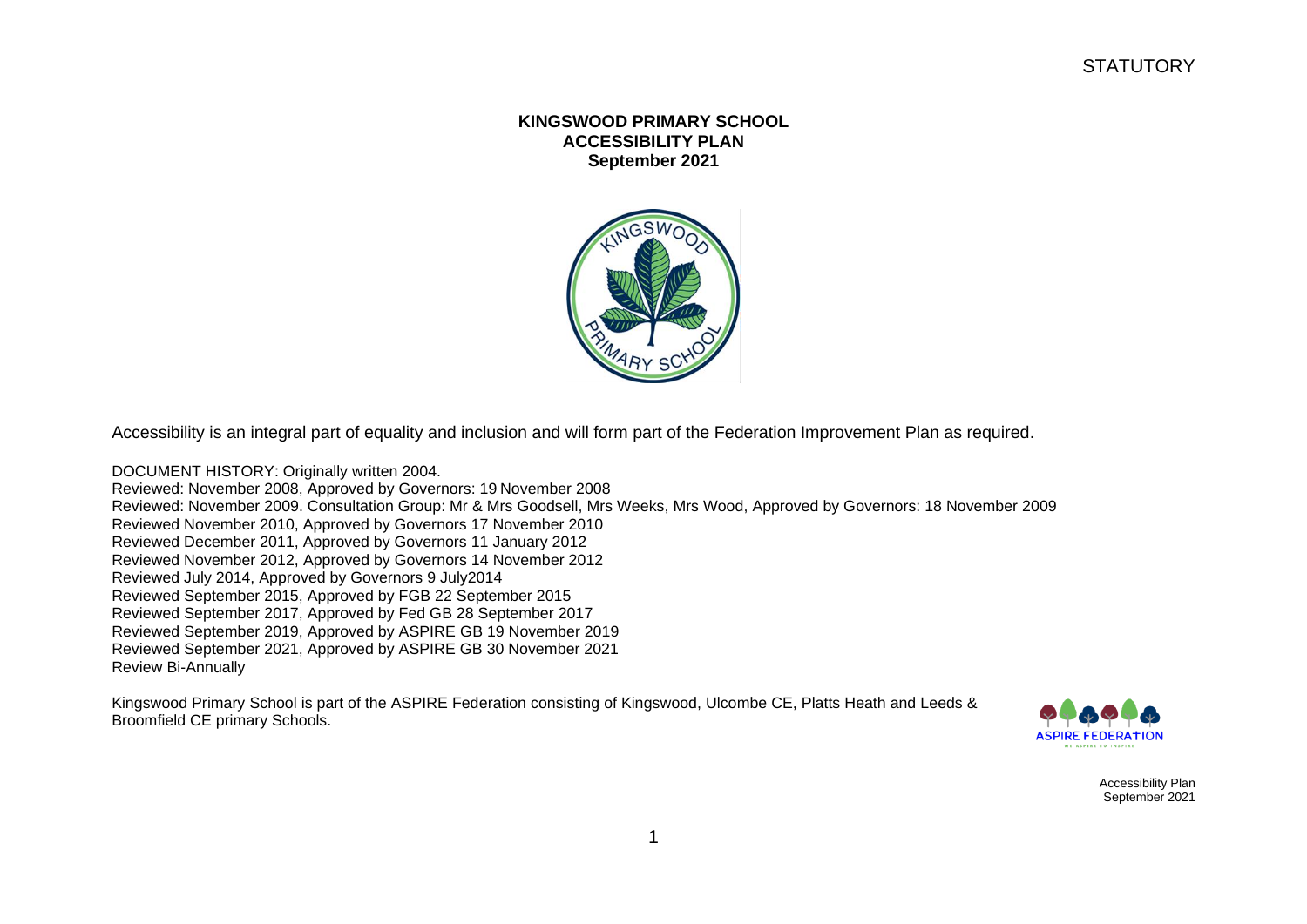## **FOCUS: ACCESSIBILITY - Providing Information**

| <b>Action</b>                                                                                             | <b>Strategies</b>                                                                                                                                                                                                                                                                                                                                                         | Resources: training, staff<br>development, supply costs,<br>equipment, materials etc.                                                                                                                      | <b>Financial</b><br>implication | <b>Time</b><br>Plan | <b>Monitoring</b><br>(Who? How?<br>When?)                                                         | <b>Success</b><br><b>Criteria</b>                     |
|-----------------------------------------------------------------------------------------------------------|---------------------------------------------------------------------------------------------------------------------------------------------------------------------------------------------------------------------------------------------------------------------------------------------------------------------------------------------------------------------------|------------------------------------------------------------------------------------------------------------------------------------------------------------------------------------------------------------|---------------------------------|---------------------|---------------------------------------------------------------------------------------------------|-------------------------------------------------------|
| Improve the delivery of<br>information to groups<br>that is user friendly for<br>people with disabilities | Make signs etc. more pictorial<br>Use photographs of activities<br>Differentiated curriculum activities<br>e.g. information provided on<br>audio tape, computer<br>programmes with visual<br>effects/sound. Large Print.                                                                                                                                                  | Advice from<br>Physical/Sensory/Language&<br>Communication/Traveller<br>Support agencies<br>Non LEA providers (e.g.<br>Support groups such as The<br><b>Autistic Society)</b><br>Different learning styles |                                 | Ongoing             | Governors<br>through<br>classroom/<br>school visits                                               | <b>Strategies</b><br>observed                         |
| Communication with<br>parents                                                                             | Use Newsletter to raise<br>awareness<br>Maintain Open Door Policy<br>Be proactive in communication<br>with parents to support<br>home/school partnership<br><b>Parent Council</b><br><b>Parent Meetings</b><br>Use of sharing/class assemblies<br>Use of text message service<br>Use of letters to parents<br>Staff availability in playground<br>before and after school | Induction of new staff                                                                                                                                                                                     |                                 | Ongoing             | Questionnaire/<br>written/<br>supported to<br>parents<br>annually to<br>inform SIP -<br>Governors | Articles in<br>Newsletter,<br>meetings for<br>parents |
| Use pictorial signage<br>for children with<br>autism/learning<br>difficulties                             | Utilise picture communication<br>icons from autistic advice. Visual<br><b>Timetables</b>                                                                                                                                                                                                                                                                                  | Laminated notices<br>(photocopying, lamination,<br>support staff time)                                                                                                                                     |                                 | Ongoing             | Governors<br>through<br>classroom<br>/school visits                                               | Visible signage                                       |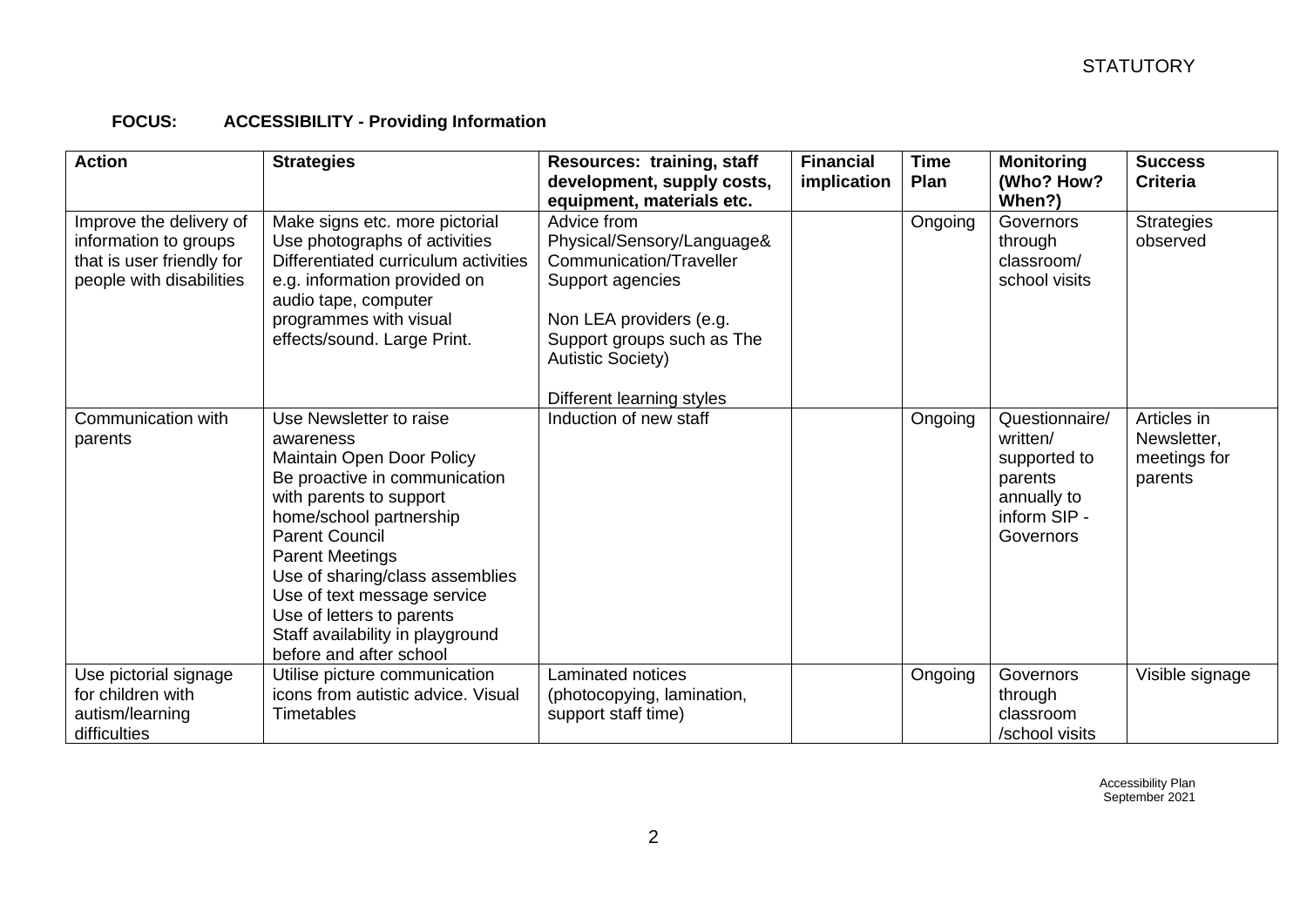## **FOCUS: ACCESSIBILITY – Physical Environment**

| <b>Action</b>                                                                                      | <b>Strategies</b>                                                                                        | Resources: training, staff<br>development, supply costs,<br>equipment, materials etc. | <b>Financial</b><br>implicatio<br>ns | <b>Time Plan</b>             | <b>Monitoring</b><br>(Who? How?<br>When?) | <b>Success</b><br><b>Criteria</b>                                     |
|----------------------------------------------------------------------------------------------------|----------------------------------------------------------------------------------------------------------|---------------------------------------------------------------------------------------|--------------------------------------|------------------------------|-------------------------------------------|-----------------------------------------------------------------------|
| Wheelchair access to<br>the main building.                                                         | Ramp to front door                                                                                       |                                                                                       |                                      | 2019-20                      | Governors<br>visits                       | Ramp in place<br>and regularly<br>used by visitors                    |
| <b>Addition of Dropped</b><br>kerb to car park from<br>playground side of the<br>school            | Dropped Kerb or addition of<br>ramps to car park from<br>playground side of the school                   |                                                                                       | Unknown                              |                              | Health & Safety                           | Dropped Kerb or<br>Ramp in place<br>and regularly<br>used by visitors |
| Physical markings<br>(edges of steps/door<br>frames painted a<br>different colour to aid<br>access |                                                                                                          | Paint, Caretaker time                                                                 | £50                                  | 2019-20                      | Health & Safety                           | Action completed                                                      |
| Provide shower facility                                                                            | When planning additional or<br>replacement accommodation give<br>due consideration to shower<br>facility |                                                                                       | <b>Unknown</b>                       | <b>Unknown</b>               | Finance<br>monitoring pair                | Shower facility in<br>place                                           |
| Creation of a quiet area<br>to meet<br>emotional/social needs                                      | SENCO to review current facilities<br>& discuss with staff                                               | Appropriate area - Library.<br>Materials for calming, eg.<br>music, lights etc.       |                                      | 2019-20                      | <b>AEN Governor</b>                       | Designated area<br>in use                                             |
| Plan emergency<br>evacuation of premises<br>for people with<br>disabilities                        | Consult with appropriate<br>agencies                                                                     | Time                                                                                  |                                      | As and<br>when<br>applicable | <b>H&amp;S Governor</b>                   | Plan in place                                                         |